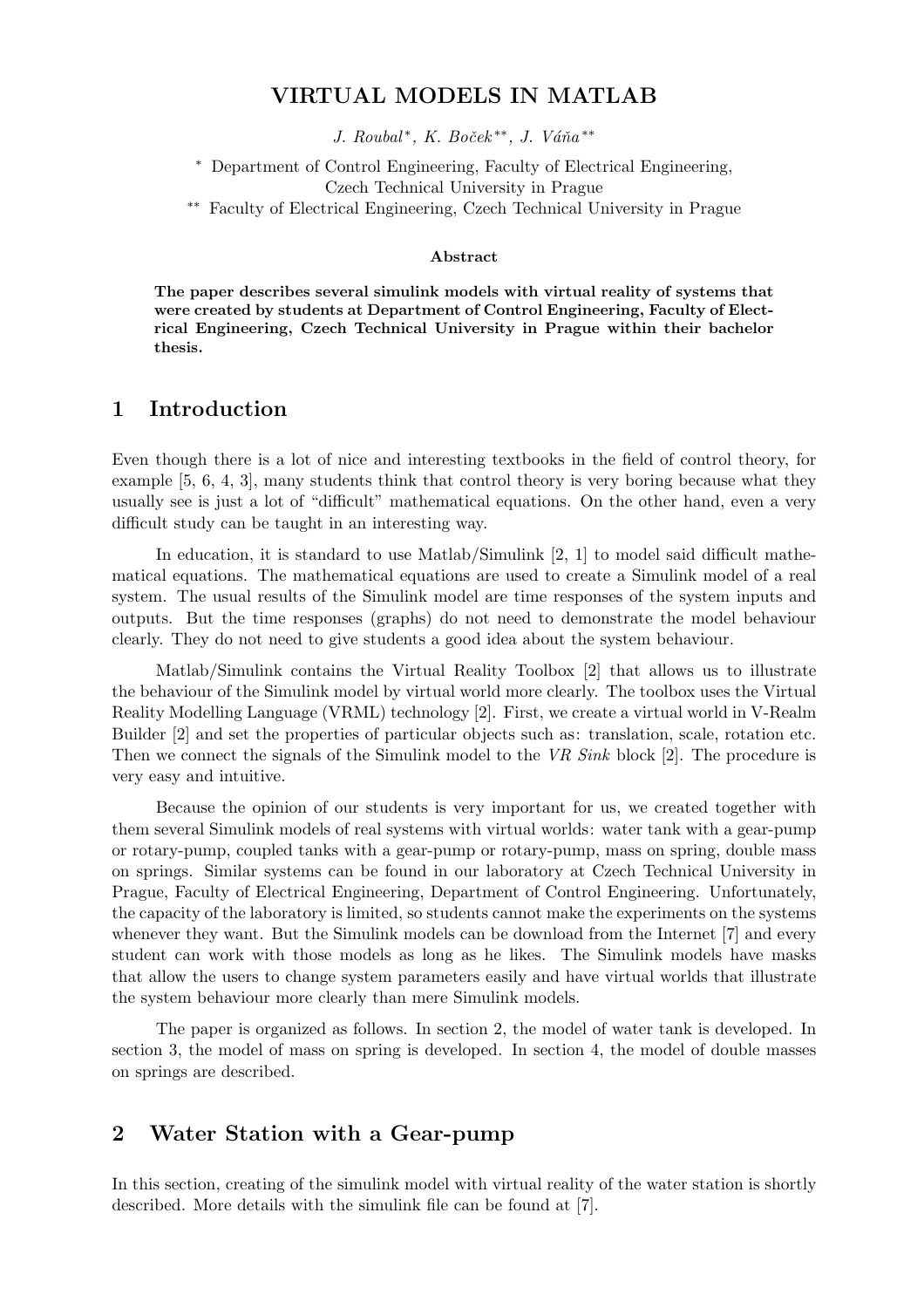The model of the water tank consists of a gear-pump, tank, inflow and outflow pipes and an output valve. The tank is filled with the fluid by the gear-pump and the fluid drains away through the output valve. The system input is the voltage  $u$  [V] of the motor of the gear-pump. The system output is the level  $h$  [m] of the fluid in the tank. The dynamics of the gear-pump is neglected. The static transfer characteristic between the voltage of the motor of the gear-pump and the flow rate of the fluid on the output of the gear-pump  $u \rightarrow q_i$  is shown in Figure 2.



Figure 1: Water tank system

The dynamical model of the water tank can be described by the following differential equation

$$
\frac{dh(t)}{dt} = -k_o \frac{S_{o_{\text{max}}}}{S} \sqrt{2g} \sqrt{h(t)} + \frac{S_i}{S} v_i(t) ,\qquad (1)
$$

where the constants can be set in the mask of the simulink model [7]. Several time responses of the system are shown in Figure 3 and Figure 4.



Figure 2: Transfer static characteristic of the gear-pump  $u \rightarrow q_i$ 



Figure 3: Time responses of the system for different system input  $u$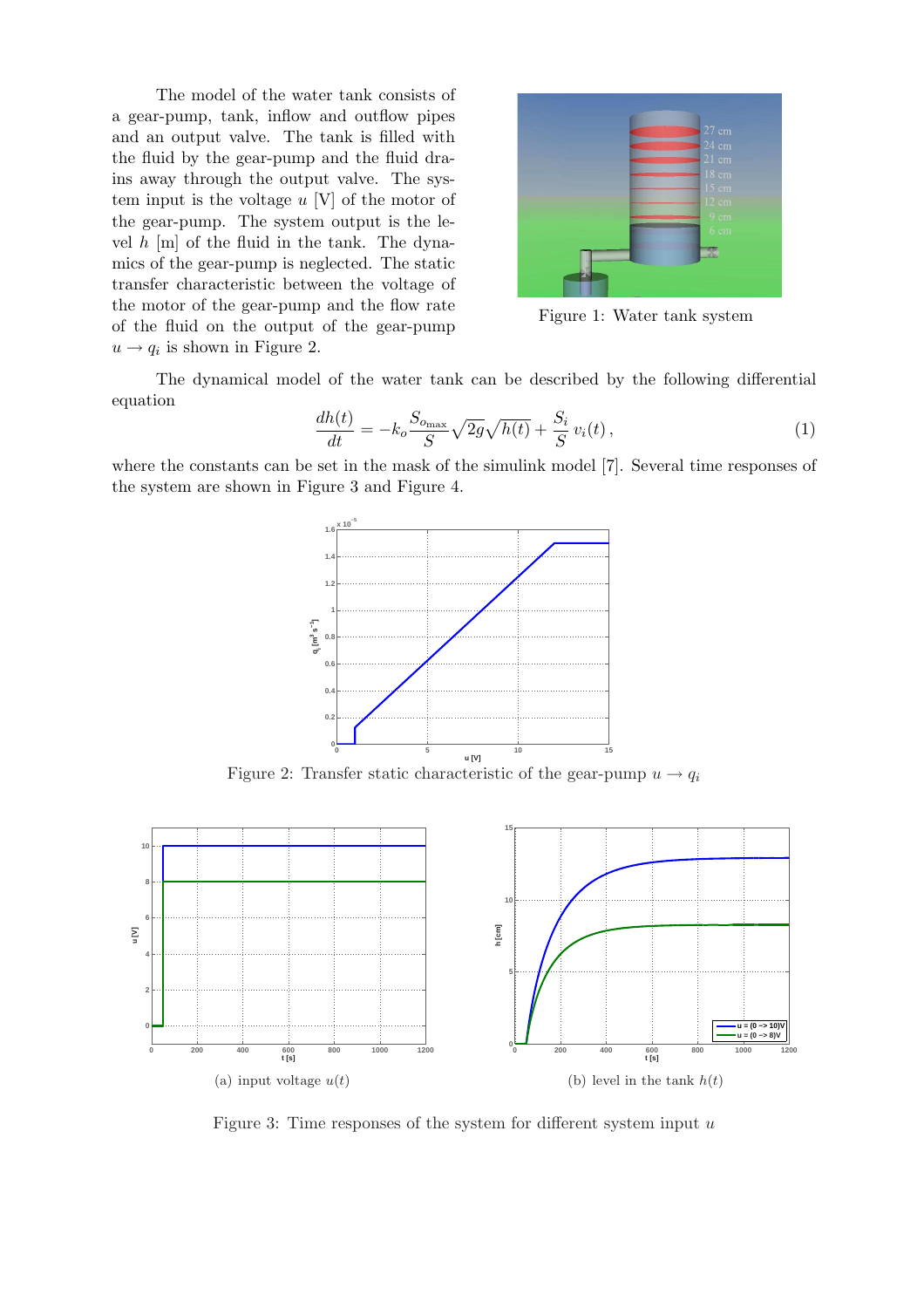

Figure 4: Time responses of the system for different valve opening  $k_o$ 

# 3 Mass on Spring

In this section, creating of the simulink model with virtual reality of the mass on spring system is shortly described. More details with the simulink file can be found at [7].

The model of the mass on spring system consists of a mass on the spring on movable suspension. The input of the system can be the force acting on the suspension  $F$  [N] or the position of the suspension  $y$  [m]. The output is the position of the mass  $y_1$  [m], eventually the position of the suspension  $y$  [m].

The dynamical model of the mass on spring system can be described by the following differential equations



Figure 5: Mass on Spring

$$
m\ddot{y}(t) + b\dot{y}(t) = F_u(t) - mg - m_1g, \qquad (2)
$$

$$
m_1\ddot{y}_1(t) + b_1\dot{y}_1(t) + k_1y_1(t) = b_1\dot{y}(t) + k_1y(t) - m_1g,
$$
\n(3)

where the constants can be set in the mask of the simulink model. Several time responses of the system are shown in Figure 6 and Figure 7.



Figure 6: Time responses of the system for system input  $y(t) = \sin(\omega t)$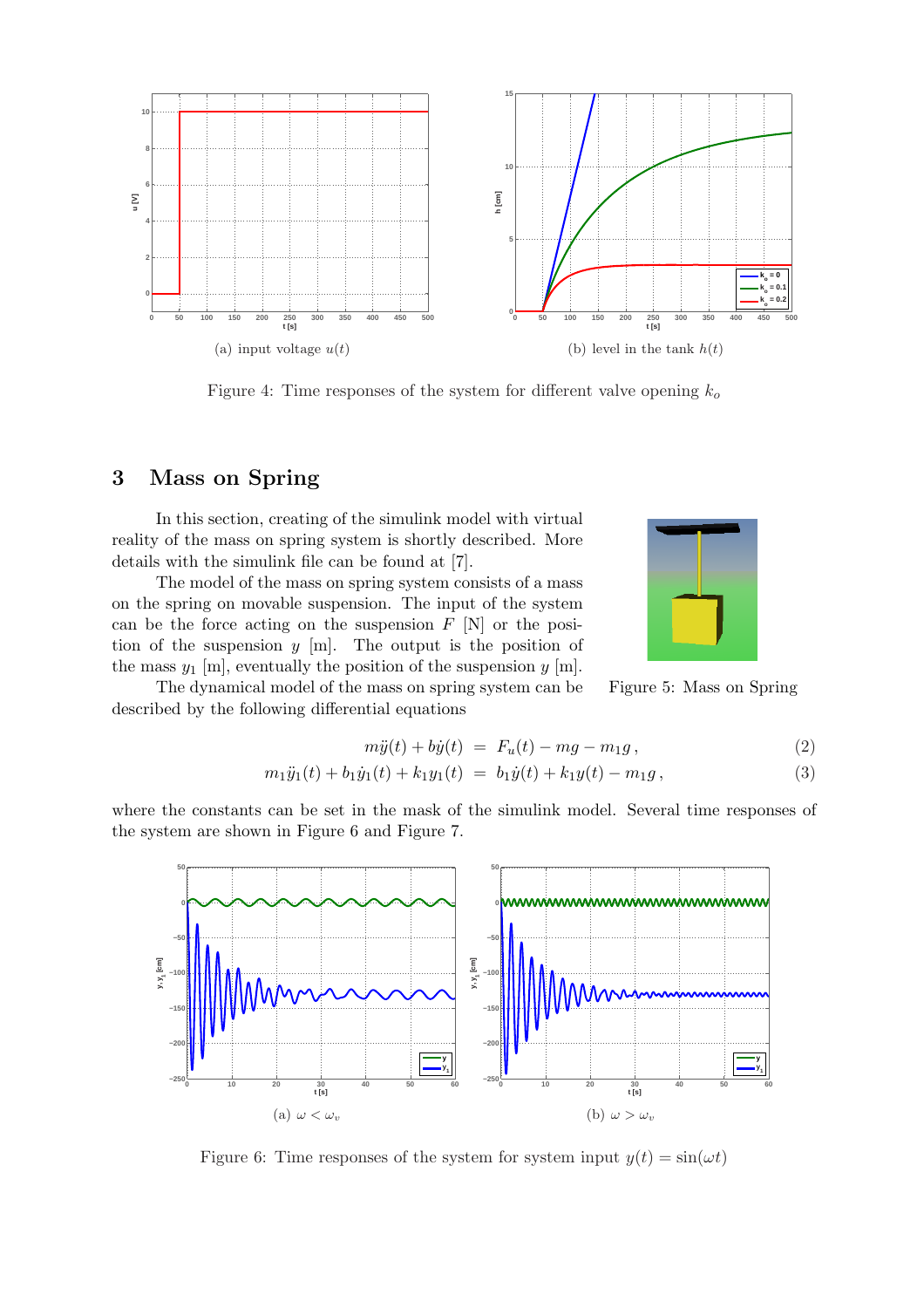

Figure 7: Time responses of the system for system input  $y(t) = \sin(\omega t)$ ,  $\omega = \omega_v$ 

## 4 Double Masses on Springs

In this section, creating of the simulink model with virtual reality of the double masses on springs system is shortly described. More details with the simulink file can be found at [7].

The model of the double masses on springs system consists of two masses on the springs on movable suspension. The input of the system can be the force acting on the suspension  $F[N]$ or the position of the suspension  $y$  [m]. The outputs are the positions of the masses  $y_1, y_2$  [m], eventually the position of the suspension.



Figure 8: Double masses on springs

The dynamical model of the masses on springs system can be described by the following differential equations

$$
m\ddot{y}(t) + b\dot{y}(t) = F_u(t) - b_1(\dot{y}(t) - \dot{y}_1(t)) - k_1(y(t) - y_1(t)) - mg, (4)
$$

$$
m_1\ddot{y}_1(t) + (b_1 + b_2)\dot{y}_1(t) + (k_1 + k_2)y_1(t) = b_1\dot{y}(t) + k_1y(t) + b_2\dot{y}_2(t) + k_2y_2(t) - m_1g\,,\tag{5}
$$

$$
m_2\ddot{y}_2(t) + b_2\dot{y}_2(t) + k_2y_2(t) = b_2\dot{y}_1(t) + k_2y_1(t) - m_2g\,,\tag{6}
$$

where the constants can be set in the mask of the simulink model. Several time responses of the system are shown in Figure 9 and Figure 10.



Figure 9: Time responses of the system for system input  $y(t) = \sin(\omega t)$